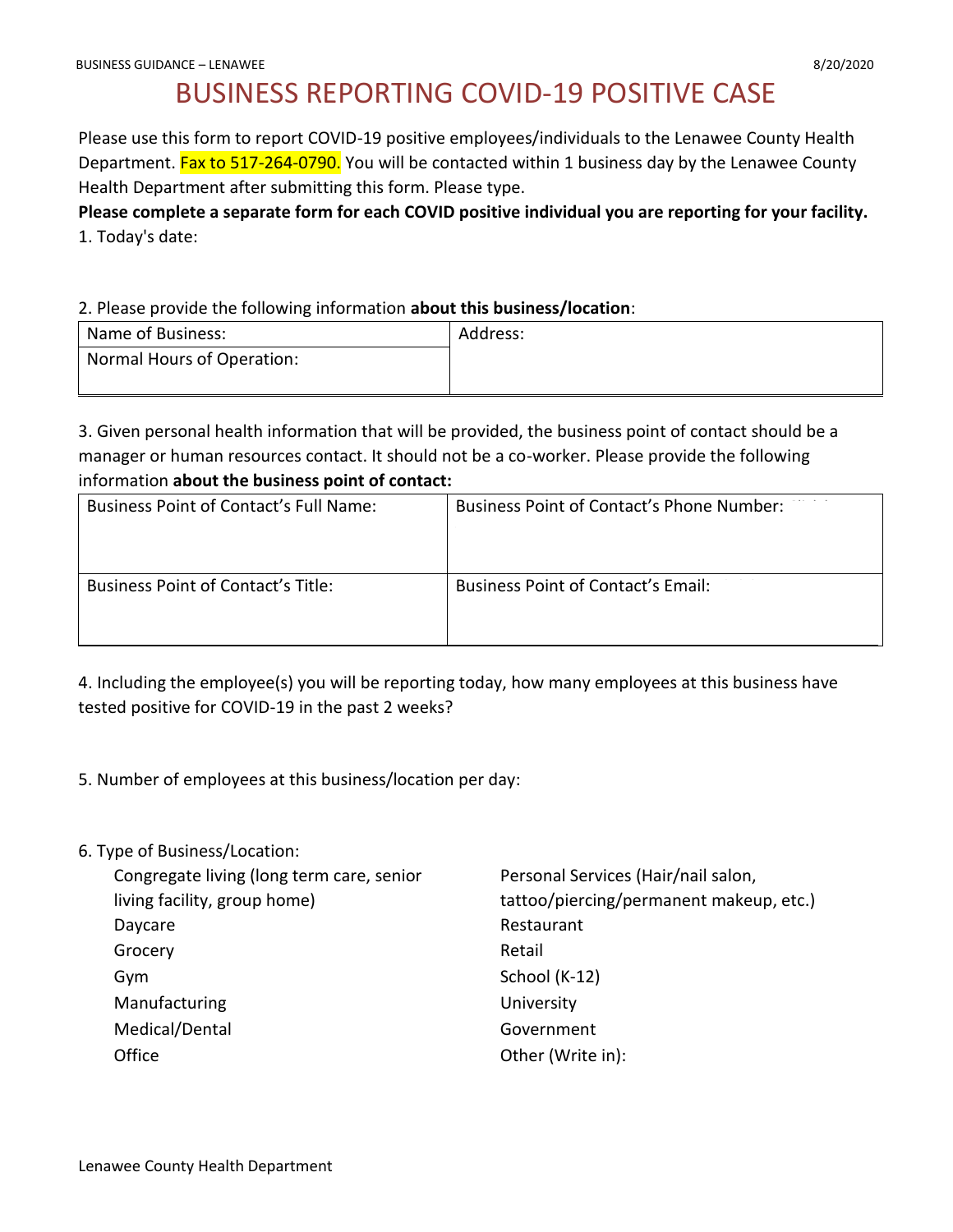7. Please provide the following about the **COVID-19 Positive Employee:**

| Name (First and Last):    |                                         | Personal Phone Number: |                            |
|---------------------------|-----------------------------------------|------------------------|----------------------------|
| Date of Birth:            |                                         | Email:                 |                            |
| Address:                  |                                         | County of Residence:   |                            |
| Date Employee was Tested: | Date Employee Received Positive Result: |                        | Date Employee Last Worked: |

8. Individuals are considered contagious 2 days before symptom onset or, if asymptomatic (no symptoms), 2 days before they are tested.

Please list the dates and times employee worked while considered contagious.

9. Have you already talked with anyone at Lenawee County Health Department about this possible workplace exposure? If so, who did you talk to and on what date?

10. Please share the steps your business has already taken in response to being notified about this positive employee, such as sending exposed staff (close contacts) home to quarantine, cleaning/disinfecting the facility, notifying employees/guests, closing the facility, etc.

11. Please share close contact information on the following pages.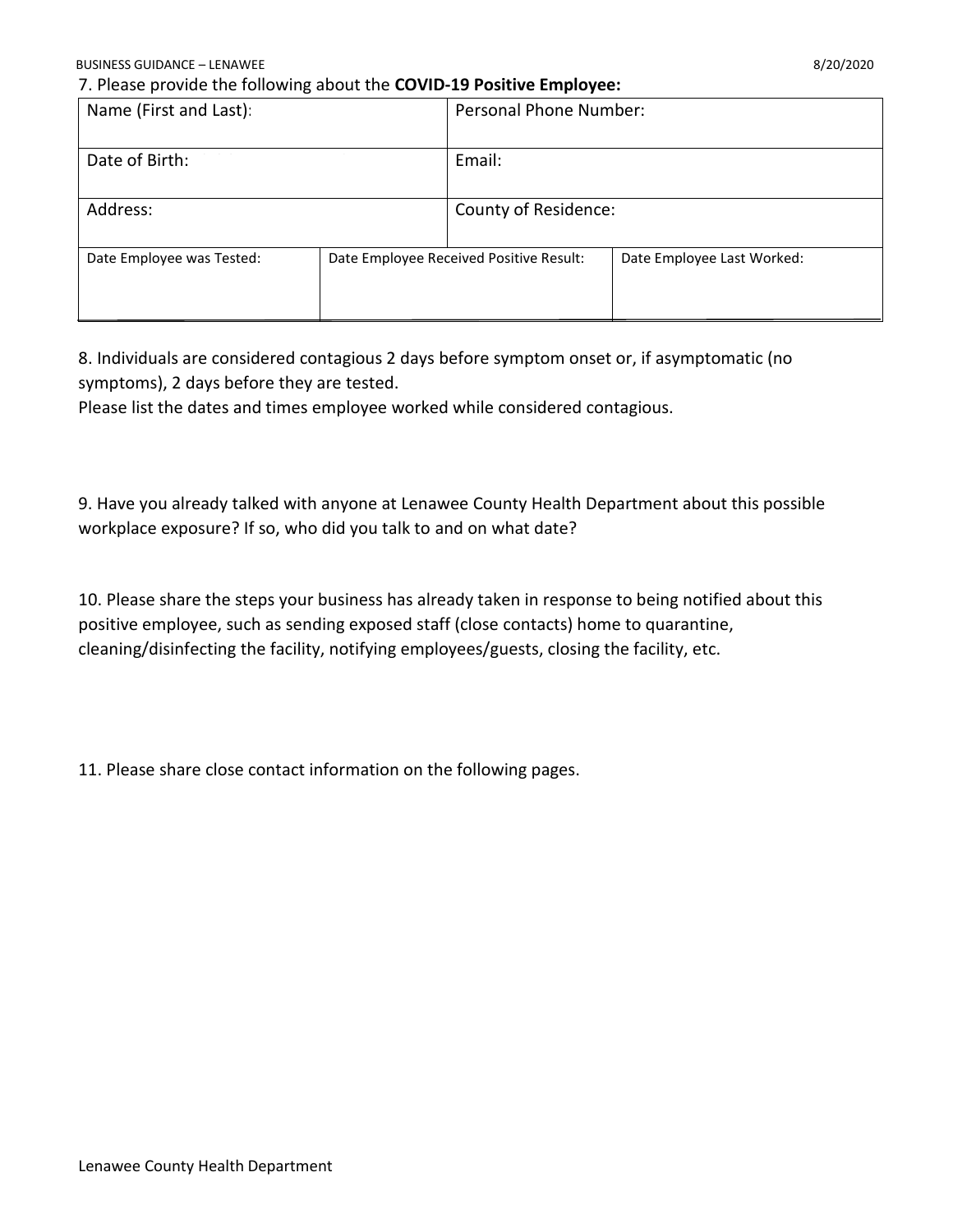## **Close Contacts Identified at the Workplace**

#### What counts as close contact?

- You were within 6 feet of someone who has COVID-19 for at least 15 minutes (cumulative)
- You provided care at home to someone who is sick with COVID-19
- You had direct physical contact with the person (hugged or kissed them)
- You shared eating or drinking utensils
- They sneezed, coughed, or somehow got respiratory droplets on you

#### **Close contacts during the dates listed in question 8:**

### **Contact 1**

| Name                                                                      | Date(s) of<br>Contact | Contact's Phone | Contact's Email |
|---------------------------------------------------------------------------|-----------------------|-----------------|-----------------|
|                                                                           |                       |                 |                 |
| Description of<br>contact (location,<br>duration, and type of<br>contact) |                       |                 |                 |
| <b>Contact 2</b>                                                          |                       |                 |                 |
| Name                                                                      | Date(s) of<br>Contact | Contact's Phone | Contact's Email |
|                                                                           |                       |                 |                 |
| Description of<br>contact (location,<br>duration, and type of<br>contact) |                       |                 |                 |
| <b>Contact 3</b>                                                          |                       |                 |                 |
| Name                                                                      | Date(s) of<br>Contact | Contact's Phone | Contact's Email |
|                                                                           |                       |                 |                 |
| Description of<br>contact (location,<br>duration, and type of<br>contact) |                       |                 |                 |